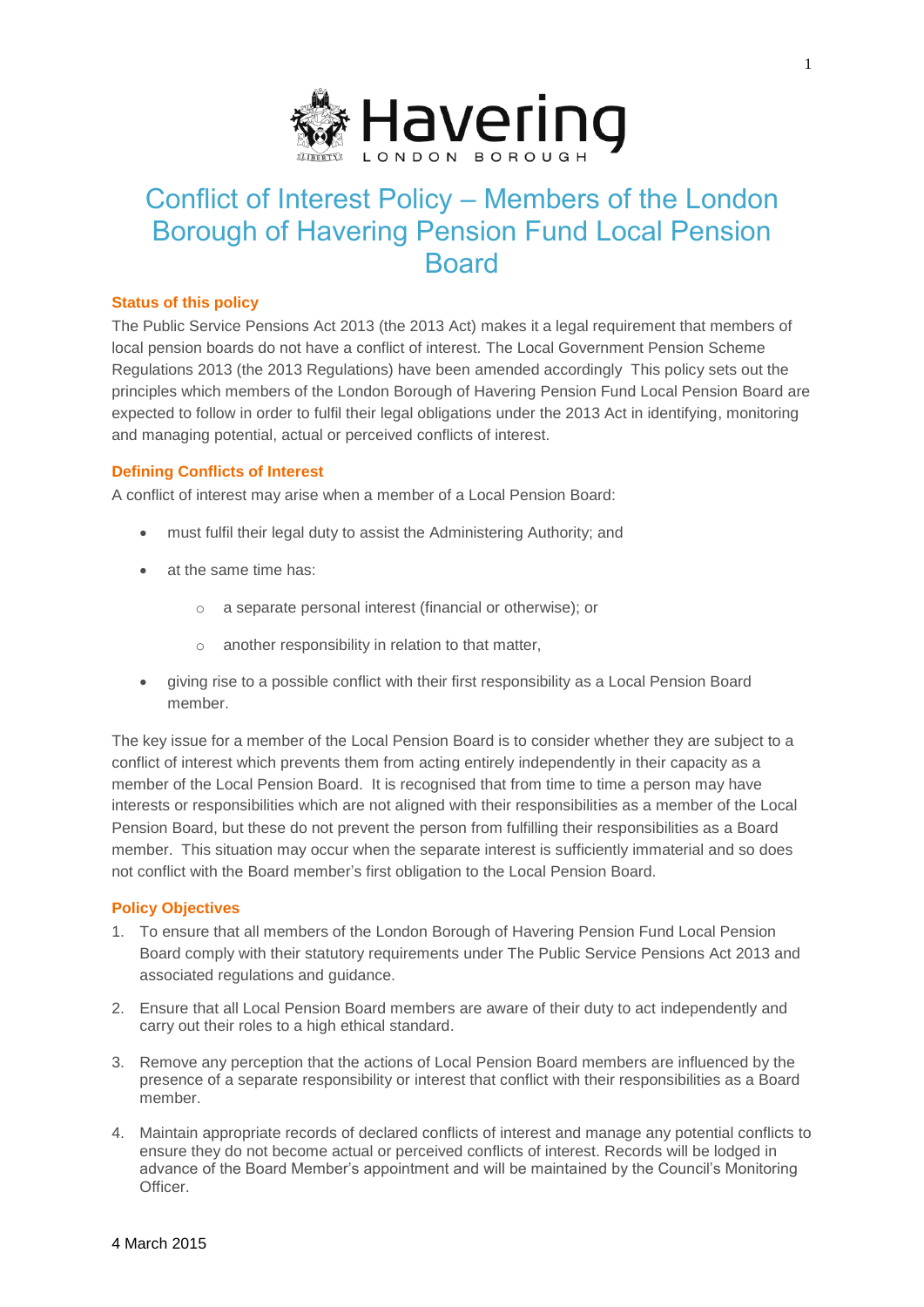5. Ensure that public confidence in the governance of the London Borough of Havering Pension Fund is maintained.

#### **Legislative Background**

This policy sets out how members of the London Borough of Havering Pension Fund Local Pension Board are expected to manage potential, perceived or actual conflicts of interest arising in relation to their work as a member of that Pension Board.

[Draft] Regulation 108 of the 2013 Regulations requires that;

*Each administering authority must be satisfied that any person to be appointed as a member of a local pension board does not have a conflict of interest*

Section 5(5) of the 2013 Act defines a conflict of interest as;

*A financial or other interest which is likely to prejudice the person's exercise of functions as a member of the board (but does not include a financial or other interest arising merely by virtue of membership of the scheme or any connected scheme).*

The 2013 Regulations allow for elected members to sit on a Local Pension Board. Under the Localism Act of 2011 all elected members will be covered by and subject to their own local authority's code of conduct. Nothing in this policy in any way supersedes or replaces any requirements under an elected member's own authority's code of conduct.

#### **The Regulator's Code of Practice on Conflicts of Interest**

The Pensions Regulator has responsibility for regulatory oversight of the governance and administration of public service pension schemes, including the Local Government Pension Scheme and therefore by implication includes regulatory oversight of the Local Pension Board's activities. The Pensions Regulator has published guidance in the form of a Code of Practice part of which is designed to assist Scheme Managers to meet their legal duty in ensuring that Local Pension Board members do not have conflicts of interest.

#### **Perception of Conflicts of Interest**

Members of the Local Pension Board should be aware that even if no actual conflict of interest exists it is important to guard against the perception among, for example, Scheme members, the Pensions Regulator, elected members or members of the public that a real conflict of interest exists.

If there is the possibility that a perceived conflict of interest may exist, it should be managed by the Local Pension Board in the same way as a real conflict of interest.

### **Confidential Information**

A member of the Local Pension Board may, by virtue of their employment by an employing authority within the London Borough of Havering Pension Fund, have access to confidential information about their employer.

A member of the Board is not obliged to reveal this information as part of their role on the Local Pension Board.

However, if an affected member considers that the information to which they are party may:

a) adversely affect the London Borough of Havering Pension Fund or an employer within the Fund,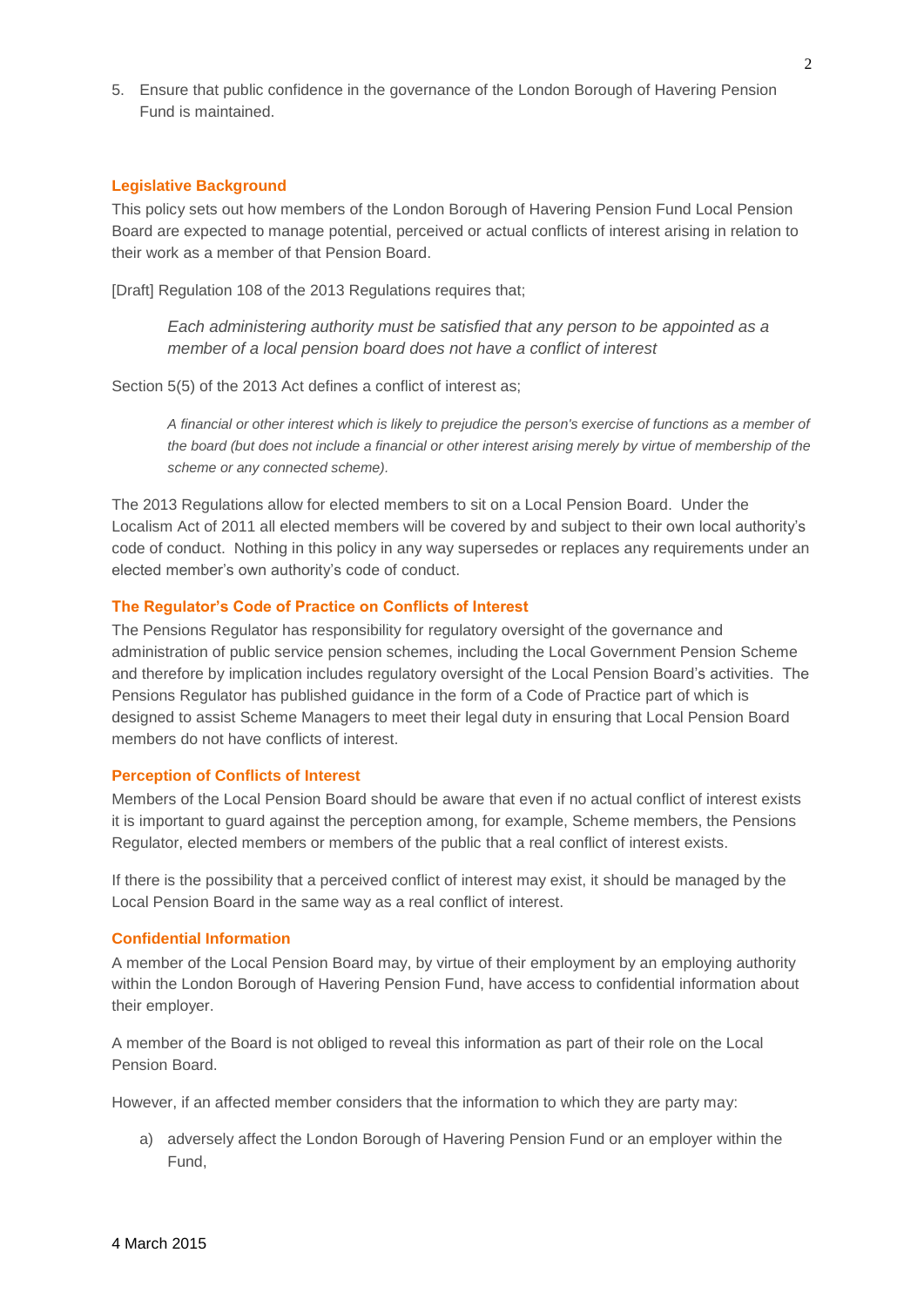- b) reasonably cause the Local Pension Board to interpret a decision by the Pensions Committee differently or act in a different way were it to be known at the time and
- c) the information will not be made available to the Local Pension board through some other means within such time as the Board is able to fully act upon it,

that Local Pension Board member shall withdraw from all discussion in relation to that issue and notify the Board that a conflict of interest exists. The details of the conflict need not be disclosed.

This scenario may occur where a Board member is aware of legally confidential negotiations around, for example, the takeover of a London Borough of Havering Pension Fund employer which may radically alter that business and have a corresponding effect on its participation in the fund or the size of its liabilities.

#### **Identifying and monitoring Conflicts of Interest**

#### **The Role of Individual Members of the Local Pension Board**

There is a duty on all prospective Local Pension Board members to declare interests prior to their appointment to the Board.

Members of the Local Pension Board must provide any information requested by the Administering Authority in connection with the Authority's duty to ensure that conflicts of interest do not exist.

Local Pension Board members must be conscious of the need to be open about potential and actual conflicts. Board members should be aware of their statutory obligations in this area as well as being familiar with the Pension Regulator's code of practice and this policy document.

Where a member has declared an interest which has been recorded on the Register of Member Interests it will not typically be necessary to declare that interest at subsequent Local Pension Board meetings unless the materiality of that interest changes in respect of the Board's business.

In cases of exceptional sensitivity a member of the Local Pension Board may make a notification of an interest to the Chair of the Board, rather than to the full Board.

In advance of their appointment, each Board Member will be required to complete a 'Register of Interests' document which will be maintained by the Council's Monitoring Officer.

#### **The Role of the Administering Authority**

The London Borough of Havering as the Administering Authority for the London Borough of Havering Pension Fund must be satisfied that any individual appointed to the Local Pension Board does not have a conflict of interest and must also ensure that from time to time no such conflict arises.

The London Borough of Havering shall consider all applications from potential Local Pension Board members prior to approval in order to ensure that no conflict exists. The potential for a conflict to arise at some point in future will not in itself be reason to exclude an individual from membership of the Local Pension Board, unless the Administering Authority considers that the likelihood of a conflict arising is so high or the conflict itself is likely to arise persistently and frequently enough that it is likely to compromise an individual's ability to participate meaningfully on the Board.

The Council's Monitoring Officer will be available to advise and guide Board Members on matters concerning potential conflicts of interest, should they arise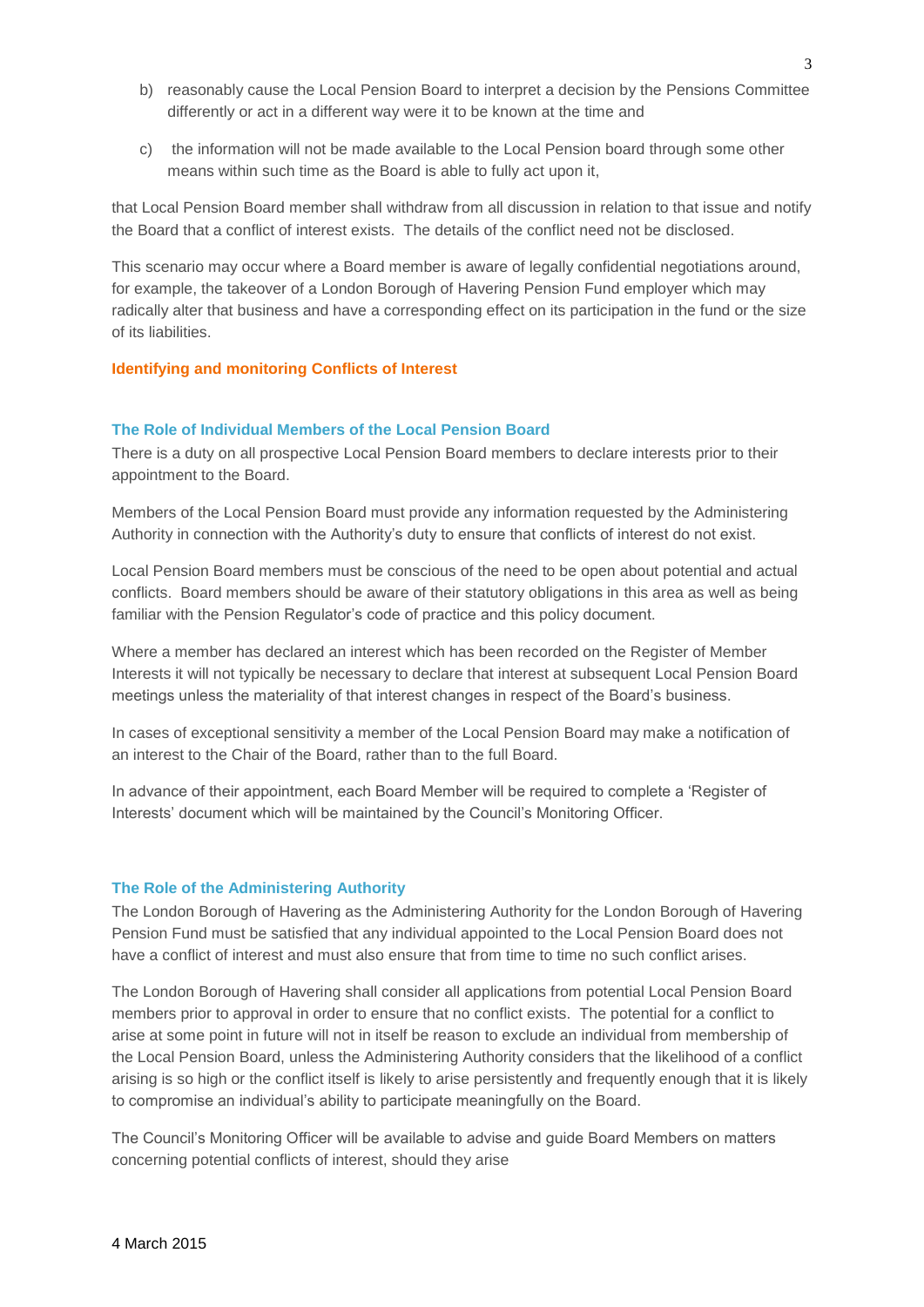#### **The Role of the Local Pension Board**

The Local Pension Board should identify, monitor and manage dual interests and responsibilities which are or have the potential to become actual or perceived conflicts of interest. In determining how to manage conflicts of interest the Local Pension Board must comply with the 2013 Act, The 2013 Regulations, guidance from the Pensions Regulator and this policy document.

When seeking to prevent a potential conflict of interest becoming detrimental to the conduct or decisions of a Local Pension Board, the Board should consider obtaining legal advice when assessing any option.

There will be a standing agenda item at all meetings of the Local Pension Board at which members will be asked to declare any interests. The Local Pension Board will ensure that a register of member interests will be kept up to date and be included as part of the papers for each meeting of the Local Pension Board.

#### **Managing Conflicts of Interest**

In the event that the Local Pension Board is of the view that a potential conflict of interest may become an actual or perceived conflict in respect of one or more of its members the Board must determine the appropriate mechanism for managing that conflict. The approach taken will depend on the nature and extent of the potential conflict. Some possible methods for the management of potential conflicts are given below.

- Requiring that the member for whom the conflict exists takes no part in discussions or does not vote in respect of the matter for which they are conflicted.
- If practical the member may relinquish or divest themselves of a personal interest which is the source of a conflict of interest with their Local Pension Board responsibilities.
- If the conflict is likely to persistent and ongoing in such a way that it is likely limit a member's meaningful participation in the Local Pension Board, that member should consider resigning from their position.
- The Scheme Manager may remove any individual from the Local Pension Board where they consider there is an actual conflict of interest or a potential conflict which it is impractical to manage.

#### **Adviser and Officer Conflicts**

The Local Pension Board will be supported and advised by officers of the Fund in its day to day business. Similarly the Board may, if appropriate, seek independent or professional advice for example, legal advice or governance advice.

The Local Pension Board must be confident that the advice it receives from officers and advisers is independent and truly in the best interests of the London Borough of Havering Pension Fund. For this reason officers and advisers giving advice to the Local Pension Board must also declare any situation where a potential, perceived or actual conflict exists, in order that it can be appropriately managed.

# ©